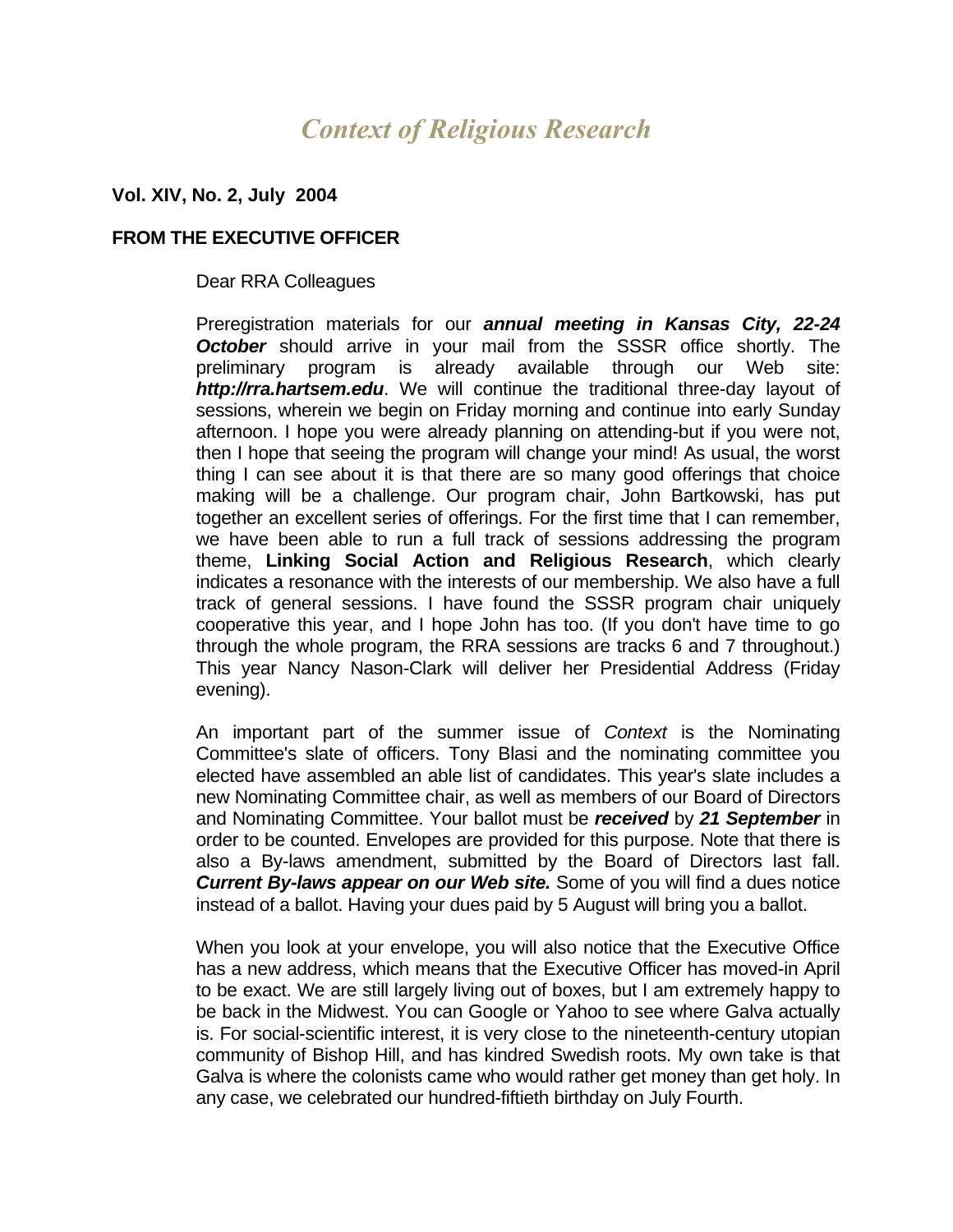# **CANDIDATES FOR NOMINATING COMMITTEE**

# **CHAIR**

**DEAN HOGE**, Ph.D., Sociology, Harvard University, 1970, is Professor of Sociology and Director of the Life Cycle Institute at the Catholic University of America. From 1969 to 1974 he served as assistant professor at Princeton Theological Seminary, before coming to Catholic University, where he has taught ever since. His principal books are *The Future of Catholic Leadership* (1987), *Vanishing Boundaries: The Religion of Protestant Baby Boomers* (co-authored with Benton Johnson and Donald Luidens, 1994), *Money Matters: Personal Giving to American Churches* (co-authored with Charles Zech, Patrick McNamara, and Michael Donahue, 1996), *Young Adult Catholics* (co-authored with William Dinges, Mary Johnson, and Juan Gonzales, 2001); *American Catholics* (co-authored with William D'Antonio, James Davidson, and Katherine Meyer); and *Evolving Visions of the Priesthood* (co-authored with Jacqueline Wenger, 2003). He is a past president of the RRA.

**D. PAUL JOHNSON**, Ph.D., Sociology, University of Illinois, is Professor of Sociology and Chair of Sociology, Anthropology, and Social Work at Texas Tech University. He is a past president of the RRA and was editor of the *Review of Religious Research* 1990- 1999. He is a frequent participant in the annual meetings of RRA and other professional associations. His articles have appeared in such journals as the *RRR, Sociological Analysis* (now *Sociology of Religion*), *Nonprofit and Voluntary Sector*  Quarterly, Deviant Behavior, Journal for the Theory of Social Behaviour, and others. He is author of *Sociological Theory: Classical Founders and Contemporary Perspectives* (1981) and is now working on a textbook in contemporary theory. Other current projects include generational differences in religiosity, local church cooperation in social service activities, and micro/macro linkages as reflected in accounts provided by agents and advocates in organizational and social movement contexts to rationalize their actions.

# **CANDIDATES FOR BOARD OF DIRECTORS**

**JOHN P. BARTKOWSKI**, Associate Professor of Sociology, Mississippi State University, received his Ph.D. from the University of Texas-Austin in 1997. Much of his work examines the connections between religion, family, and social welfare. His most recent books include *Charitable Choices: Religion, Race, and Poverty in the Post-Welfare Era* (NYU 2003) and *The Promise Keepers: Servants, Soldiers, and Godly Men* (Rutgers 2004). He is also the author of *Remaking the Godly Marriage: Gender Negotiation in Evangelical Families* (Rutgers 2001). John has published articles in *SoR, JSSR, RRR,* and *Social Forces,* among others. He has served as Chair of the Membership Committee for SSSR for the past three years, as RRA 2004 Program Chair, and has recently been elected to ASR Council. His current projects include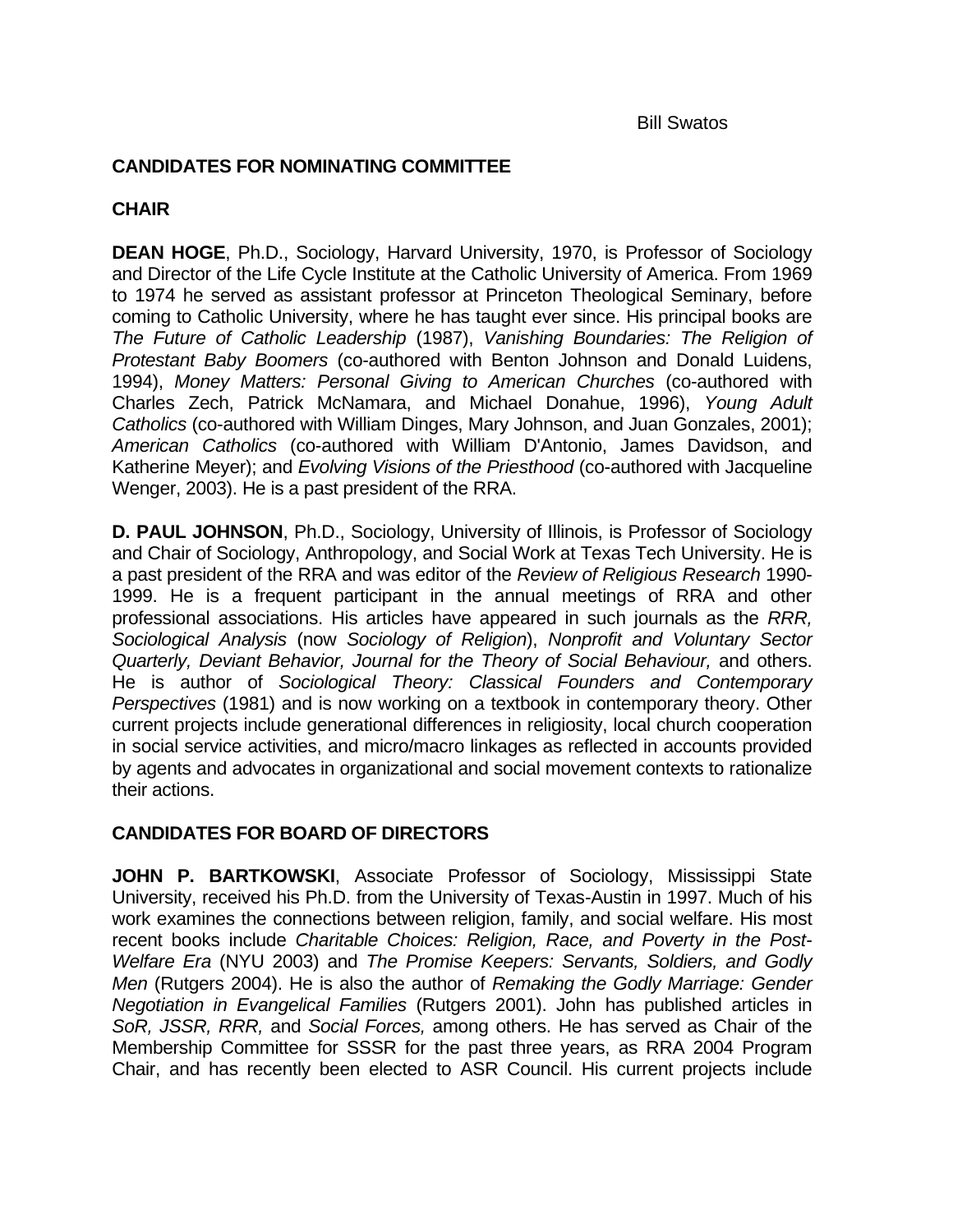books on Latter-day Saint teen religiosity and on evangelical parenting, and a comparative ethnography of religious youth groups.

**PETER BEYER** is Professor Religious Studies in the Department of Classics and Religious Studies at the University of Ottawa. He has been a member of RRA since 1989 and has served a previous term on the Board, and also as a committee chair for ASR, SSSR, and ISSR/SISR. His publications include *Religion and Globalization*  (Sage) and the edited volume, *Religion in the Process of Globalization* (Ergon), and numerous articles. His areas of specialization include religion and globalization and sociological theory of religion. He is currently working on another volume on religion and globalization and is conducting qualitative research into Christian, Muslim and Buddhist youth in Canada. He has also recently completed a study on religious identification in Canada using Canadian census data.

**VICKY GENIA**, Psy.D., Counseling Psychology, University of Northern Colorado, 1989, is currently a staff psychologist at Student Counseling and Psychological Services, University of Nevada Las Vegas. She has ben an RRA member since 1988, and has served as a peer reviewer for the *Review of Religious Research.* Her main interest is in working with religious and spiritual issues in psychotherapy. She has published a book, *Counseling and Psychotherapy of Religious Clients: A Developmental Approach,* and a number of articles on working with religious individuals in secular settings.

**BARBARA ZAJAC** completed her Ph.D. at the University of California, Riverside, and is currently Assistant Professor of Sociology at Indiana State University. Her areas of specialization include religion, theory, and community. Her research has appeared in the *Review of Religious Research,* and includes the process of becoming a nun, as well as the meaning of community. Other projects include local community organizations and university-community partnerships. In progress also is a study of factors influencing the success of sociology honor society chapters, Alpha Kappa Delta, for which she has served as advisor at Indiana State. Her professional memberships in addition to AKD and the RRA, include SSSR, ASA, and the Pacific Sociological Association. She has served as a reviewer for *Sociological Theory* and the *RRR.*

# **CANDIDATES FOR NOMINATING COMMITTEE**

**JULIE MANVILLE** is a Visiting Fellow in the School of Archaeology and Anthropology at the Australian National University, where she researches church responses to prostitution law reform as well as the internment of Lutheran pastors during the World Wars. She is also currently co-editing a book on Dutch migrants to Australia. She completed her masters in sociology of religion at the University of Washington and Ph.D. in anthropology of religion at the University of Western Australia. She has published in *Sociology of Religion,* and has a forthcoming publication on Australian Lutherans. She has worked as a consultant for projects as varied as evaluating a female genital mutilation community awareness program to identifying possible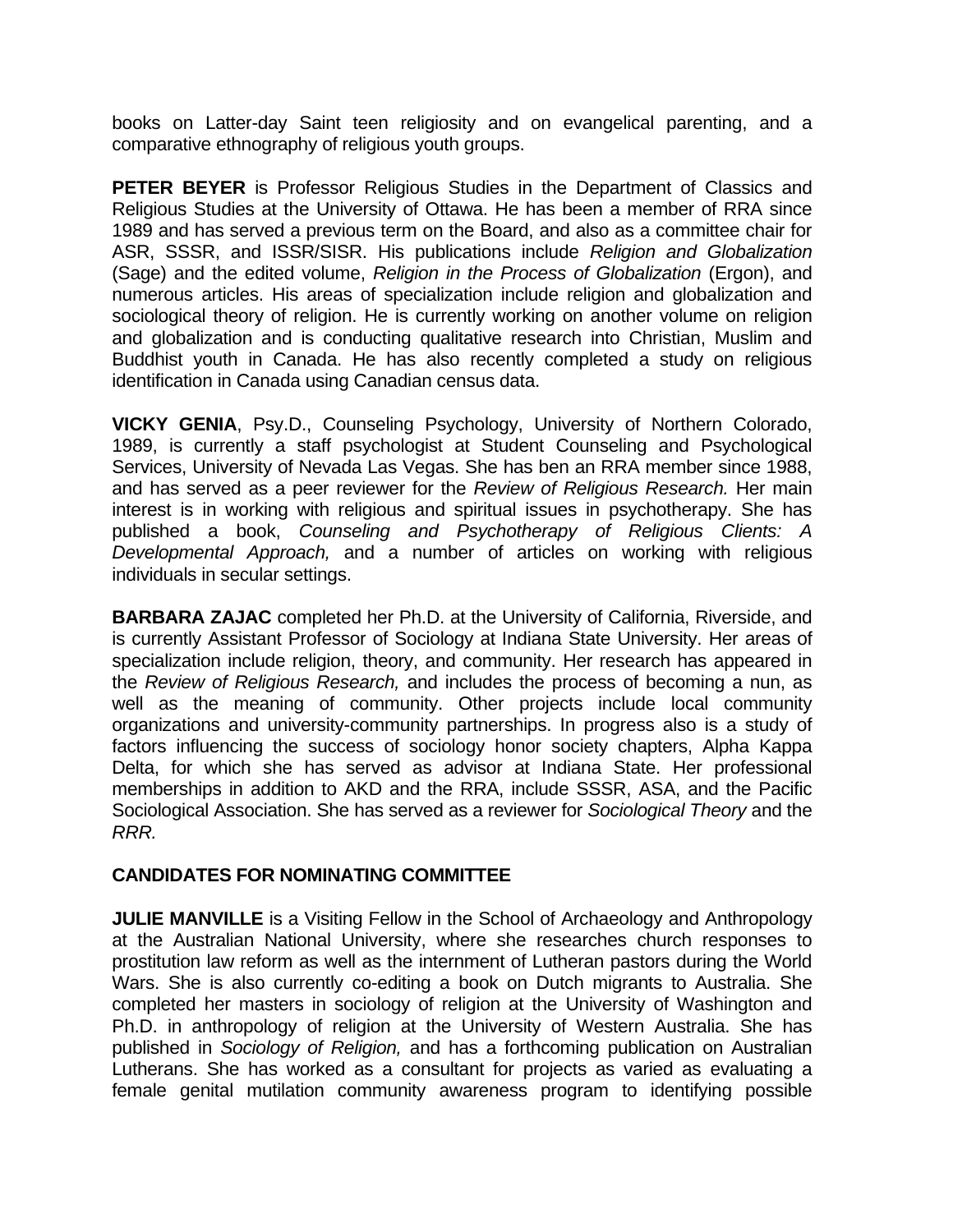religious and cultural bias in neuropsychiatric interview schedules. She regularly attends RRA/SSSR meetings.

**JOHN O'HARA** has been the Research Analyst for the Lutheran Church-Missouri Synod, and a member of RRA, since 1975. He has served in the past as chair of both the Nominations Committee and the Jacquet Awards Committee. He is also a past president of the Association of Statisticians of American Religious Bodies. Among his most recently completed projects were two multidenominational studies, one on new church development and another on clergy who left parish ministry. He received his undergraduate degree in education from Southwest Missouri State University, and his M.A. in urban studies from St. Louis University.

**PATRICIA WITTBERG**, Ph.D., sociology, University of Chicago, 1982, is currently Associate Professor of Sociology at Indiana University Purdue University in Indianapolis. She has been an RRA member since 1984, has served as Secretary of the Association from 1995-1997, and is currently the editor of the *Review of Religious Research*. Her main interest is the study of religious organizations (especially Catholic religious orders), and she is finishing a book manuscript on the effect which withdrawal from their schools and hospitals has had on both Catholic orders of sisters and Protestant orders of deaconesses.

**STUART A. WRIGHT** is Assistant Dean of Graduate Studies & Research and Professor of Sociology at Lamar University. He received his Ph.D. from the University of Connecticut in 1983 and was NIMH research fellow at Yale before arriving at Lamar. He is the author of *Leaving Cults* (SSSR, 1987) and editor of *Armageddon at Waco*  (University of Chicago, 1995). He has over 30 publications in scholarly venues and has served widely as an expert on religion and violence, including the Congressional hearings on Waco, the bombing trial of Timothy McVeigh, and the Branch Davidian civil trial. He is currently completing a book on the mobilization of the Patriot movement leading up to the Oklahoma City bombing. For over a decade he also served as media link for RRA and SSSR.

# **BY-LAW AMENDMENT**

To add a Section 7 to By-law IV, Standing Committees, to establish a new Standing Committee:

The Publication Committee shall be responsible for general oversight of the *Review of Religious Research* as the Association's official publication. It shall recruit and evaluate candidates for the position of Editor of the journal and recommend nominees to the Board of Directors. It may also recommend publication policies to the Board and provide consultation to the Editor as appropriate. Other related responsibilities may be assigned by the Board as needed. The Committee shall consist of a Chairperson plus two members. The Chairperson will thereby be a member of the Board of Directors. Terms of office will be four years for the Chairperson and staggered four-year terms for members. The Chairperson shall be elected by the membership from a slate of